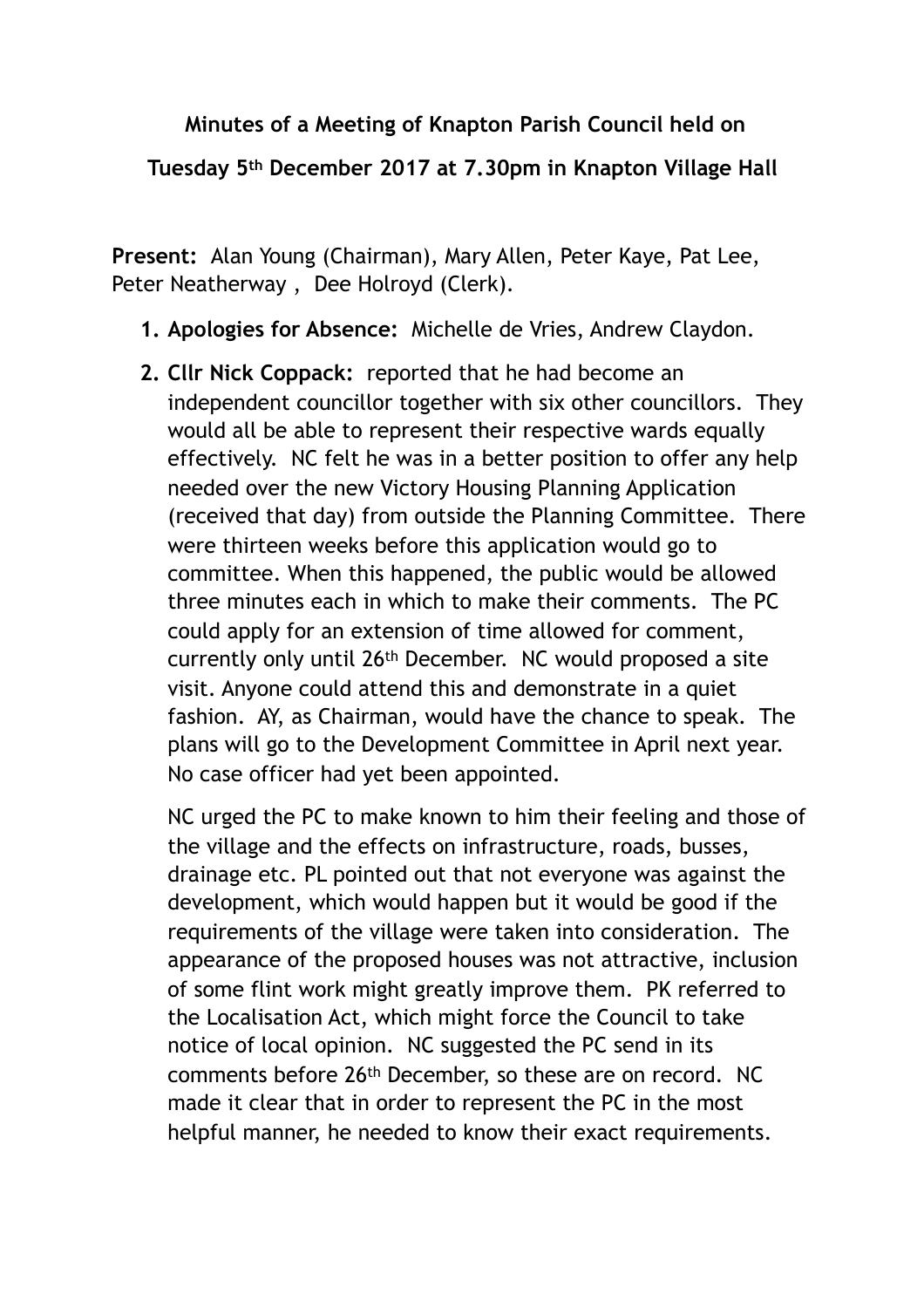NC gave a short report , including dates for free car parking over the Christmas period, wind farm cables (these would come in south of Happisburgh).

The people running the pier had been given a 10 year contract. A new sports facility was to be built and Cromer Tennis Club was to be given money to extend its facilities. NC left the meeting.

- **3. Minutes of the meeting held on 7th November:** were agreed and signed by Peter Kaye. Proposed MA, seconded PL.
- **4. Matters Arising:** none.
- **5. Finance:** the clerk reported a current credit balance of £5000. Cheques for the clerk and office (£173.56 and for the Poppy Appeal £35) were agreed and signed.
- 6. **Land off School Close:** this had been covered. The PC would hold a closed meeting in January at which it would decide on the course of action it should take. PK said there might well be both press and television coverage . Leaflets would be distributed to all houses in Knapton and a public meeting held at a date to be decided (which could be advertised in the church). DH to write to Darren Mortimer at Highways to get their opinion on the development and subsequent increase in traffic.
- **7. Madra Lease:** nothing to report.
- **8. Correspondence Received:** had been circulated.
- **9. Any Other Business:** (i) AY had printed an offer by Tescos to give up to £4000 for play equipment. This would pay for new swings and a small slide. PK to fill in the application form. AY would repair the existing slide. (ii) PL had all the Tenancy Agreements for the allotments. DH would photocopy these and return to PL. (iii) AY had the flags. Karen Herbert-Okey was no longer able be in charge of the flags due to work commitments. There was some repair needed to the flagpole. DH to write a letter of thanks to KHO.